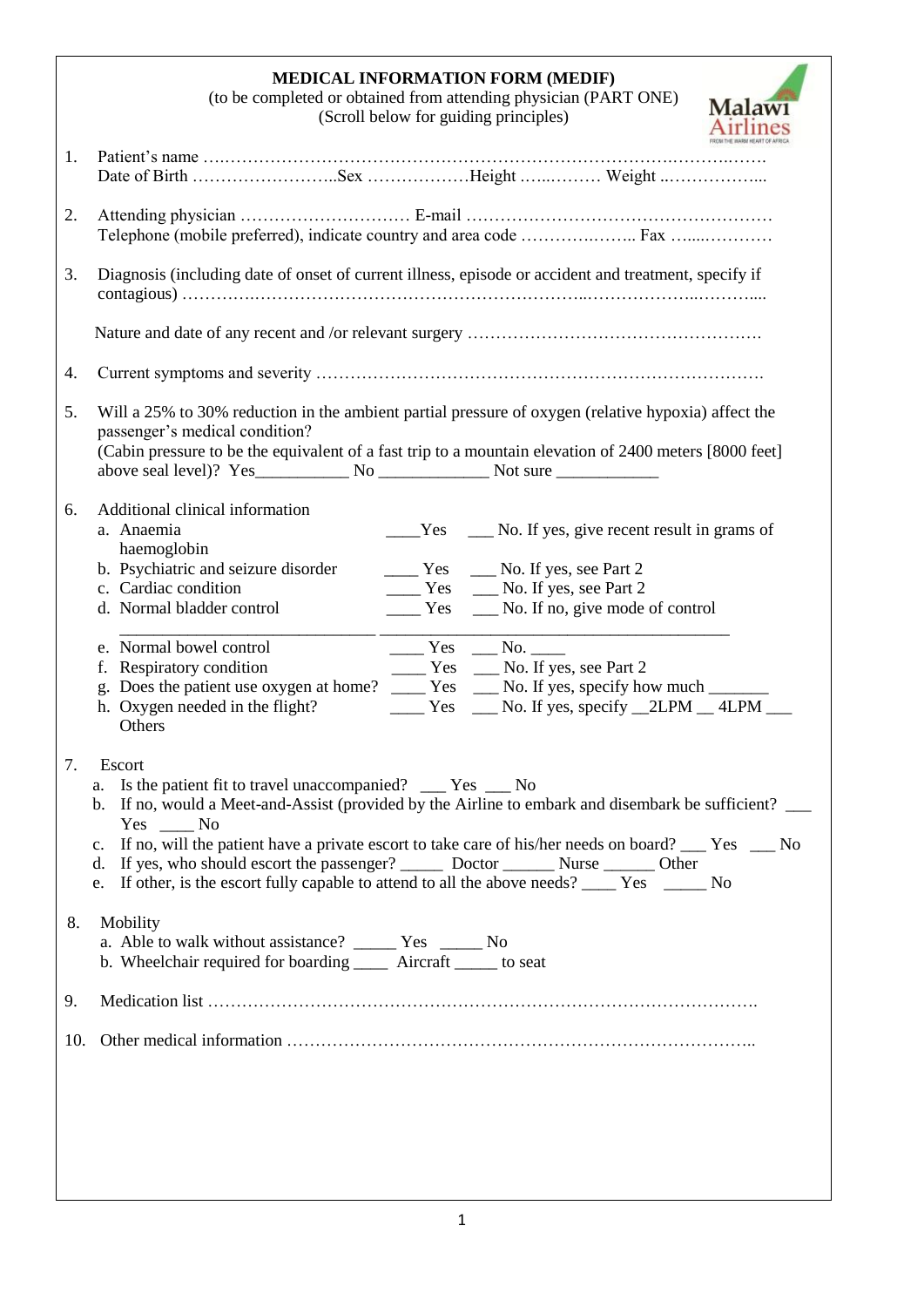## **MEDICAL INFORMATION FORM (MEDIF)**

(to be completed or obtained from attending physician (PART TWO)<br>Malawi

| 1. | <b>Cardiac Condition</b>                                                                                                                                                                      |
|----|-----------------------------------------------------------------------------------------------------------------------------------------------------------------------------------------------|
|    | Yes No When was last episode?<br>a. Angina                                                                                                                                                    |
|    | Is the condition stable? __ Yes __ No<br>$\bullet$                                                                                                                                            |
|    | Functional class of the patient?<br>$\bullet$<br>__ No symptoms __ Angina with important efforts __ Angina with light efforts __ Angina at                                                    |
|    | rest                                                                                                                                                                                          |
|    | Can the patient walk 100 meters at the normal pace or climb 10-12 stairs without symptoms ____<br>$\bullet$<br>$Yes$ No                                                                       |
|    | b. Myocardial infraction ______ Yes _____ No. Date                                                                                                                                            |
|    | $\bullet$                                                                                                                                                                                     |
|    | Stress EKG done? _____ Yes _____ No If yes, what was the result  Metz<br>٠<br>If angioplasty or coronary bypass, can the patient walk 100 metres at the normal pace or climb 10-<br>$\bullet$ |
|    | 12 stairs without symptoms? __ Yes __ No                                                                                                                                                      |
|    |                                                                                                                                                                                               |
|    |                                                                                                                                                                                               |
|    | Is the patient controlled with medication? __ Yes __ No<br>• Functional class of the patient? __ No symptoms __ Shortness of breath with important efforts                                    |
|    | Shortness of breath at rest                                                                                                                                                                   |
|    |                                                                                                                                                                                               |
|    |                                                                                                                                                                                               |
| 2. | Chronic pulmonary condition _____ Yes ____ No                                                                                                                                                 |
|    | a. Has the patient had recent arterial gasses? ____ Yes ___ No                                                                                                                                |
|    | b. Blood gasses were taken on: ___ Room air ___ Oxygen ___ LPM                                                                                                                                |
|    | If yes, what were the results $\Box$ $pCO_2 \Box$ $pO_2$                                                                                                                                      |
|    | c. Does the patient retain $CO2$ ? _______ Yes _____ No                                                                                                                                       |
|    | d. Has he/she condition deteriorated recently? __ Yes __ No                                                                                                                                   |
|    | e. Can the patient walk 100 meters at a normal pace or climb 10-12 stirs without symptoms? __ Yes __<br>N <sub>o</sub>                                                                        |
|    | f. Has the patient ever taken a commercial aircraft in these conditions? ___ Yes ___ No                                                                                                       |
|    |                                                                                                                                                                                               |
|    |                                                                                                                                                                                               |
| 3. | Psychiatric conditions _____ Yes _____ No                                                                                                                                                     |
|    | a. Is there a possibility that the patient will become agitated during flight? ___ Yes ___ No<br>b. Has he/she taken a commercial aircraft before? ___ Yes ___ No                             |
|    |                                                                                                                                                                                               |
| 4. | Seizure ___ Yes ___                                                                                                                                                                           |
|    | a.                                                                                                                                                                                            |
|    |                                                                                                                                                                                               |
|    | d. Are the seizures controlled by medication? ___ Yes ___ No                                                                                                                                  |
| 5. | Prognosis for the trip _________Good ________Poor                                                                                                                                             |
|    |                                                                                                                                                                                               |
|    | Note: Cabin attendants are not authorised to give special assistance i.e. (lifting) to particular passengers, to                                                                              |
|    |                                                                                                                                                                                               |
|    | and are not permitted to administer any injection, or give medication.                                                                                                                        |
|    | <b>Important:</b> Fees, it any relevant to the provision of the above information and for canter-provided social                                                                              |
|    | equipment are to be paid by the passenger concerned.                                                                                                                                          |